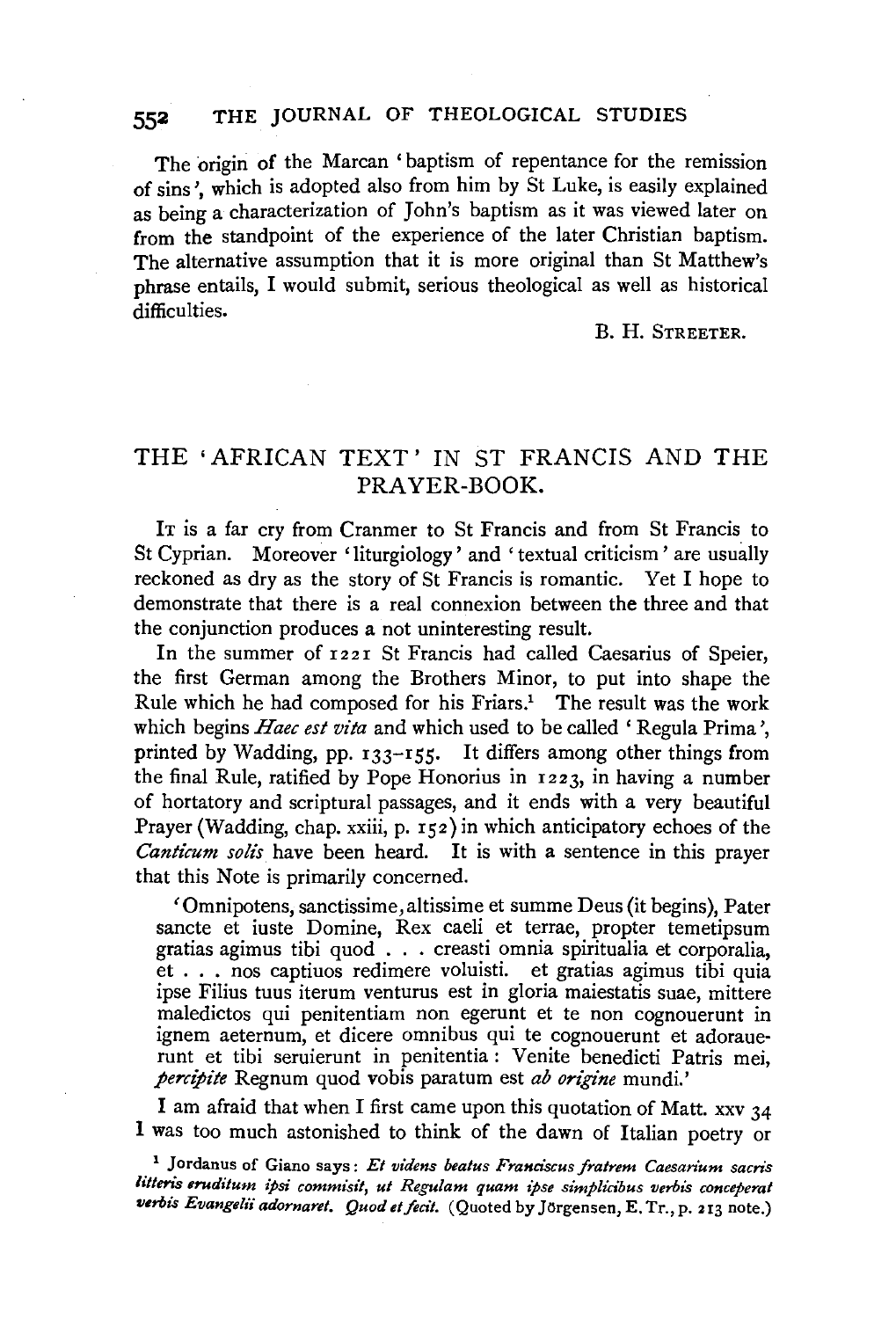the cult of Lady Poverty. The words I have underlined do not agree with the Vulgate, and they do agree with Cyprian and with Optatus and the very oldest stratum of the African version! It is just as if some one were to find a line of Chaucer accurately quoted in the Pilgrim's Progress. St Francis and Caesarius were quite innocent of any Biblical text except the mediaeval Vulgate, yet the coincidence is too great to be accidental: how did they come by it?

On reading the passage again the words seemed strangely familiar, and then I remembered that in the 'Collect' for the Burial Service we pray for 'that blessing which Thy well-beloved Son shall then pronounce ... saying, Come, ye blessed children of my Father, receive the kingdom prepared for you from the beginning of the world'. Why 'receive', and not 'inherit' or 'possess'? Why 'beginning', and not 'foundation'? May the Collect not come from a Latin liturgical text which had *percipite* and *ab origine*, instead of *possidete* and *a constitu*tione? And what is the connexion between this form and that which underlies the prayer of St Francis?

These questions appear to be more easily asked than answered. I have not been able to answer them fully, though I have asked several specialists in the various lines of research thus so curiously brought together. I publish here what I have found already in the hope that others may supply the missing links.

- 1. The textual facts. The Vulgate text of Matt. xxv 34 is
- Venite benedicti patris mei possidete paratum uobis regnum a constitutione mundi.

Neglecting small variations such as *praeparatum* for *paratum*, &c., the Latin authorities group themselves as below :-

- (a) possidete . . . a constitutione abff f  $h q r$  vg Hil<sup>5</sup> Amb  $I/2$  Hier Leo Aug<sup>1</sup>
- ( $\beta$ ) percipite . . . ab origine Cyp<sup>6</sup> Opt Lucif Aug<sup>2</sup> Cass  $r/z$  Philastr [hiant  $e k$ ]
- $(\gamma)$  percipite ... ab initio 'book of Mulling' Aug<sup>2</sup> Cass  $1/2$
- (δ) possidete . . . ab origine  $c(d)$ r, corb vg D-E-R Max.ar Gaud
	- (d has hereditate possidete . . . ab origine = Amb  $1/2$ ).

The liturgical evidence is given later. Some of the attestation of  $\beta$ is perhaps derived direct from Cyprian's Testimonia.<sup>1</sup> It is unfortunate that both  $e$  and  $k$  are missing at this point. The Irish and English evidence, which (as so often) has points of contact with the African text, suggests to me that the full African reading percipite . . . ab origine was once current in these Islands, a consideration which may have some bearing upon the origin of the liturgical form for which we are in search.

<sup>1</sup> Lucifer's reference, however, seems to me to come from Cyp 430 (De zelo et livore  $\S$  15).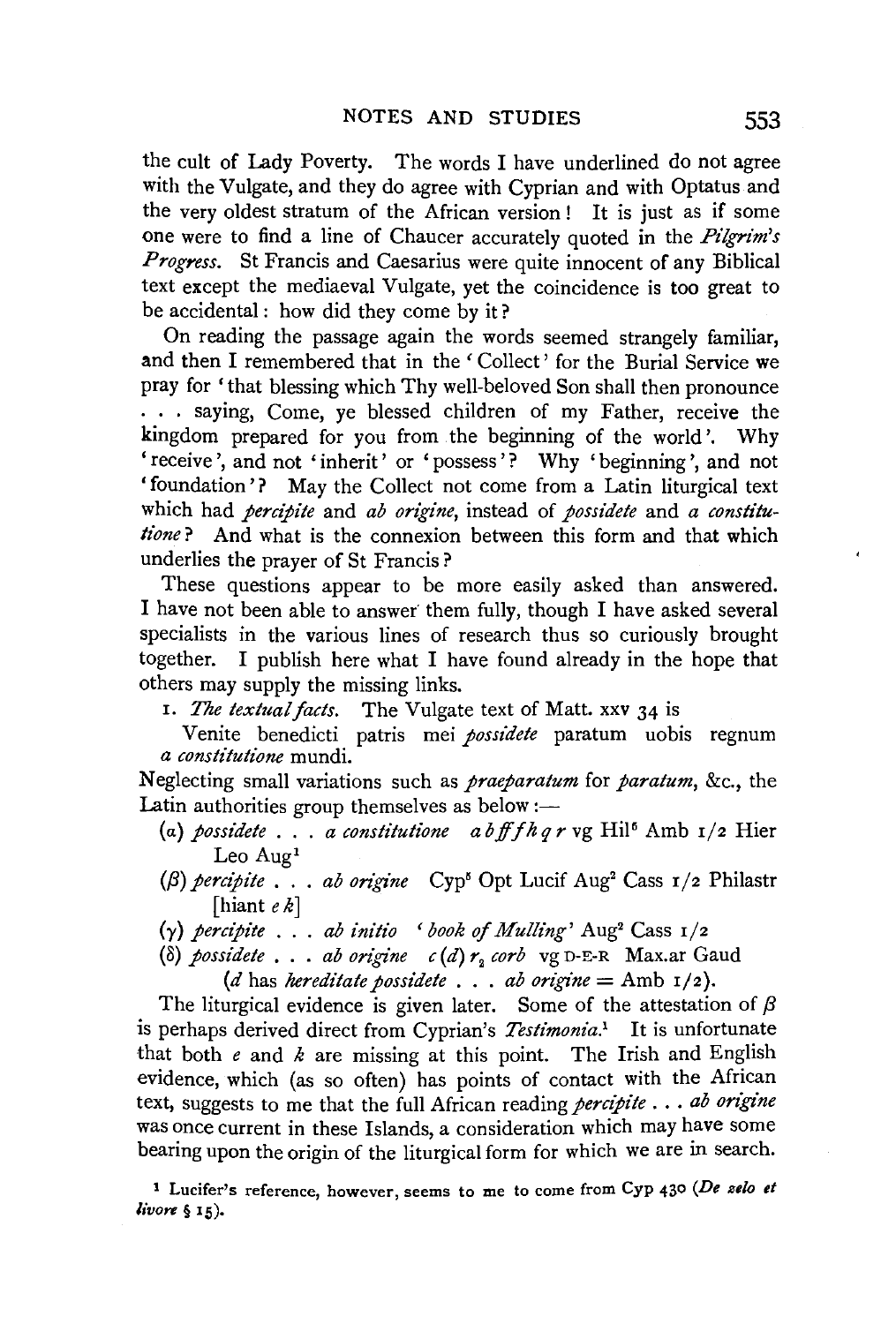## **554 THE** JOURNAL OF THEOLOGICAL STUDIES

<sup>2</sup> • *Cranmer and his sources.* The familiar 'collect' in the Burial Service is derived from the Book of  $1549$ . In that book Matt. xxv  $34$ is used in three different places:  $(I)$  in the Commendation at the Burial, where it runs 'Come ye blessed children of my father : Receyue the kingdome prepared for you before the beginning of the worlde': (2) in the prayer after the *Kyn·e* at the Burial, 'Come to me ye blessed of my father, possesse the kingdom whiche hath bene prepared for you from the beginning of the worlde'; (3) in the Canon of the Mass after the commendation of the departed, ' Come unto me, 0 ye that be blessed of my father, and possesse the kingdom, which is prepared for you, from the begynning of the worlde  $'$ .<sup>1</sup> It will be seen that the beautiful rhythm of  $(r)$  has survived in the present use, the only change being a correction of the inaccurate rendering of the preposition  $ab$ . **'Possess'** in (2) and (3) is a correction to the wording of the Latin Vulgate, of which other examples occur below.

It does not seem to be known for certain whence Cranmer took these forms. They are usually regarded as an adaptation of the Collect in the mediaeval devotion called the Golden Mass or the Mass of the Five Wounds.2 This runs: *Domine LX .... te humiliter deprecamur ut*  in die iudicii ad dexteram tuam statuti a te audire mereamur Venite *benedicti Patris mei. Qui cum Deo.* That is to say, it refers to Matt. xxv 34, but the quotation breaks off before *percipite* (or *possidete).*  It is generally assumed that Cranmer filled up the verse without caring to render the Vulgate wording with accuracy. That of course seemed probable enough, as long as no late Latin forms with *percipite* were known; but I venture to think that the quotation in St Francis's Rule turns the scale the other way, and that we are justified in looking for a common source underlying both the Mass of the Five Wounds and Cranmer's formularies.

3· About half-way in time between St Francis and St Cyprian comes the eighth-century MS in the British Museum numbered 2 A xx. It has been transcribed in full by Dom Kuypers as an Appendix to his edition of the 'Book of Cerne ', but so far as I know no regular investigation of its contents has been instituted. In this MS ff. 29-38 contain a sort of Alphabetical Litany, each stanza ending with the refrain *Domine mi Iesu Christe.*<sup>3</sup> After the Z-stanza comes a coda (Kuypers, p. 217) praying our Lord ut cum omnibus tuis pariter possim sanctis *illius felicissime uoci's audire sonum Venite benedi'cti patns mei* PERCIPITE

 $1$  (3) is still retained in the Scottish Communion Office, but the wording of the text has been assimilated to the Authorized Version of the Bible. 2 This Mass is traditionally ascribed to *Sane/us Bonifacius Papa.* The *Catholic* 

*Encyclopaedia* (s. v. Wounds) says Boniface II, but gives no reason. 8 The first line is *Altus auctor omnium creaturarum.*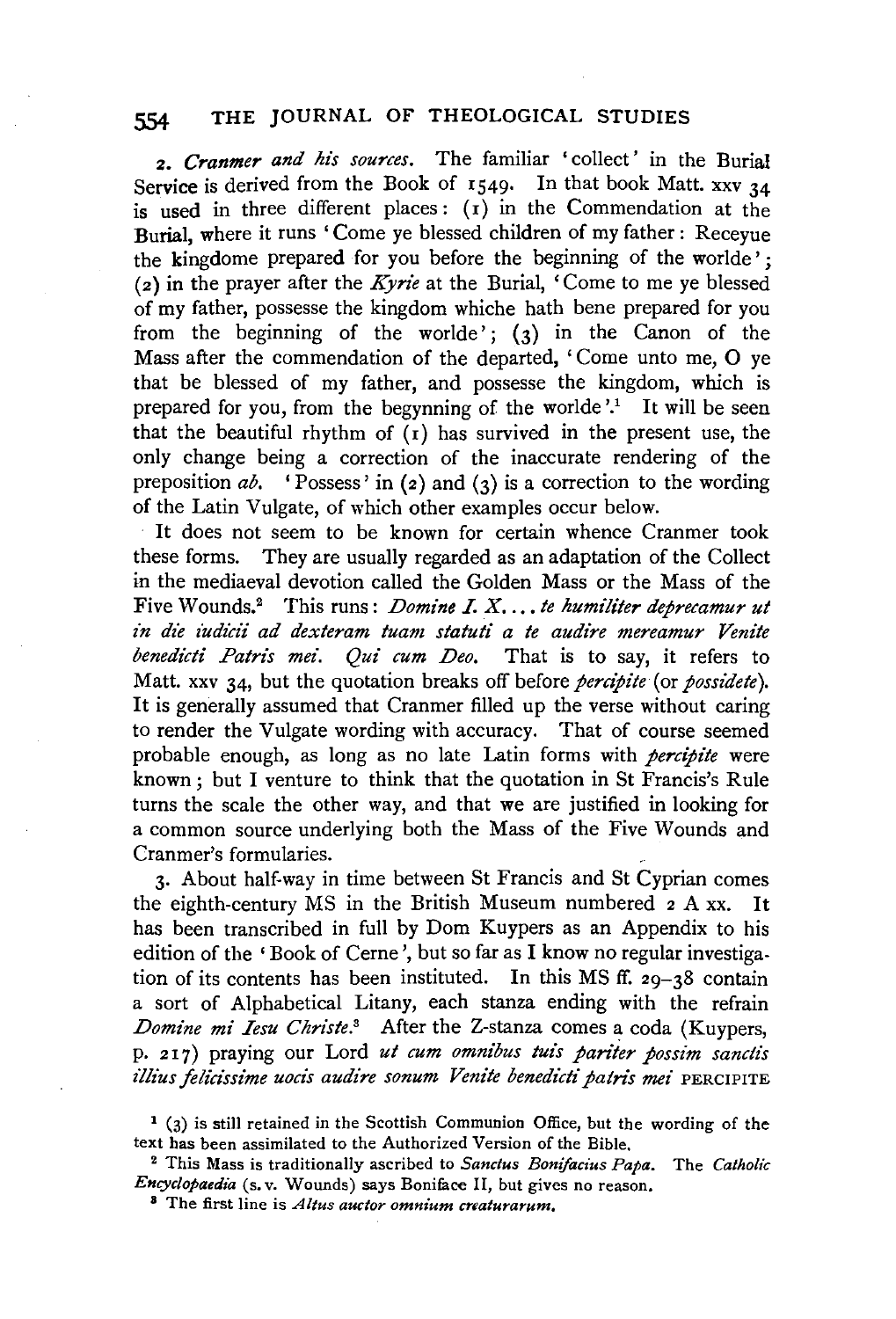regnum quod uobis paratum est AB ORIGINE mundi. tunc introduc me in *thalamum regnt" tui ubi epulantur tecum omnes amici tui, Domine mt' Iesu Christe, qui cum,* &c.

Here we have a full form of the prayer, with both the ' African ' catchwords preserved. The Alphabetical Litany in 2 A xx is very verbose, and is not likely to be the original source of anything whatever. Its interest for us is that it attests the turn of phrase which we have found in Cranmer and St Francis five hundred years nearer the time when it was the wording of a Biblical text in common use.

Mr Brightman, to whom I wrote for help in this matter, gave me a quotation from St Anselm's Meditations (Migne, clviii 721), where he speaks of *vocem illam felicissimam* ... *Venite* ... *possidete regnum* ... *ab origine mundi*. I found in the same volume of Migne, col. 796, I found in the same volume of Migne, col. 796, the text quoted with *percipite* as well, and on col. 797 St Anselm goes on to say *regnum illud percipientes quod paratum est illis ab ongine mundi.* St Anselm was a learned man and something of a Biblical student. I am not surprised that he has once substituted the Vulgate *possidete* for what would seem to him the mere inaccuracy of *percipite* : I cannot believe that he got *percipite* and *ab origine* out of anything but a patristic or a liturgical source.

I had written thus far when I happened to talk the matter over with Dom R. H. Connolly. He said at once that the form with *percipite* and *ab origine* seemed more familiar to him than the Vulgate, and within a few hours he gave me the reference to what I now think must be the actual source from whence Cranmer, St Francis, and St Anselm drew. It is the Introit of the Mass for Wednesday in Easter Week, which runs

*Venite benedicti patns mei percipite regnum, alleluia :* 

*quod vobis paratum est ab on"gine mundi, alleluia, alleluia, alleluia.* 

The same words, without the alleluias, are used as an Antiphon to Benedictus on the first Monday in Lent,<sup>1</sup> and the first line as far as *regnum* is used as a response in the second Nocturn for All Saints' Day, both being doubtless taken direct from the Easter Introit.

The Introits and Graduals of the Roman and the various mediaeval Uses would make an interesting study from the point of view of the textual critic, not that the variants in themselves are of textual importance, but because the presence of Old Latin renderings must be an unfailing indication of the age of the liturgical form in which they occur. A cursory examination reveals the different character of these Antiphons: e. g. the Advent Introit *Rorate* is definitely Vulgate in text, while the verses from the Song of Habakkuk (a Tract for Good Friday) are Old Latin. It was doubtless from the Gradual for Friday in Easter Week

<sup>1</sup> Matt. xxv 31 ff is the Gospel for the day (naturally from the Vulgate).